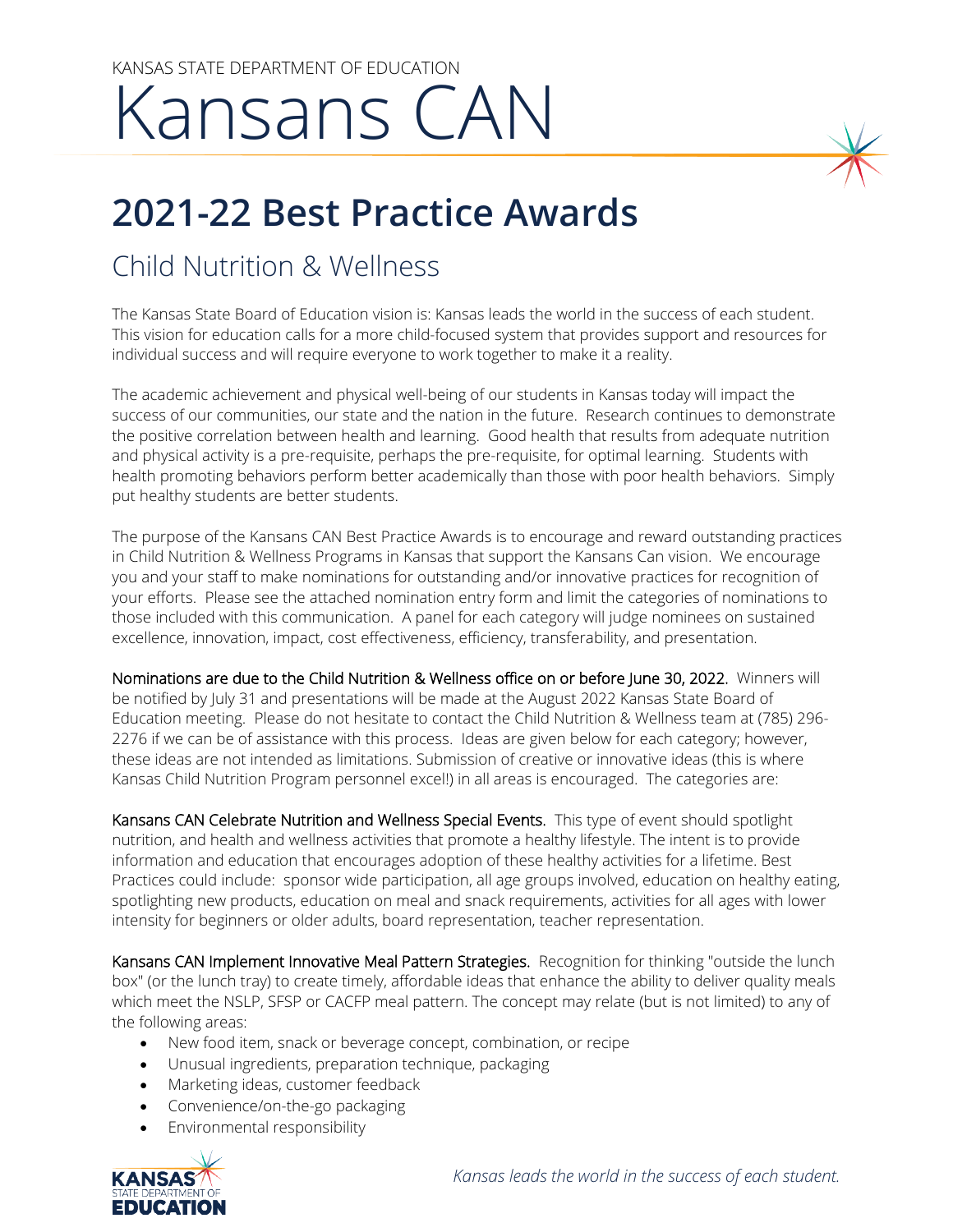**Kansans CAN Impact Wellness.** Recognizing Sponsors that take a leadership role in educating about nutrition education and/or physical activity environments. Some examples might be implementing and changes that increase healthy food choices and physical activity. Emphasize how projects have helped healthy eating and active lifestyle choices. Identify how your Sponsor has impacted change to nutrition, demonstrating best practices in wellness programs that promote school, community and environmental develop practices and policies that include a team approach to model highly effective programs.

**Kansans CAN Increase Participation.** We would like to recognize child nutrition programs who have achieved an increase in participation in their meal program(s). Please share your experiences along with measurable data in relation to participation percentage increases seen in a specific program. Examples shared should also include what area of the meal program was focused on to achieve these increases such as:

- Marketing. New menus, using social media, giveaways or drawing for those participating, celebrating National School Breakfast and Lunch Weeks, National CACFP Week, etc.
- New Meal Options. 2<sup>nd</sup> chance breakfast, grab and go breakfast and lunch options, alternate entrée options, implemented a snack program, supper program, etc.

Kansans CAN Manage Finances. This category includes creative and accountable practices for managing finances in tough economic times. The entry should describe practices that reduce costs and/or increase efficiency in Child Nutrition Programs; efforts to better serve program participants more efficiently with the resources at hand. Please provide measurable before and after data to substantiate program success.

Kansans CAN Provide Outstanding Customer Service. Kansas can provide excellence in customer service. This category includes the implementation of any event, program or service that improves participation; quality or delivery of program services; and creates greater relationships with participants, parents, and the community.

**Kansans CAN Serve it Safe.** Food safety is important for everyone – but it's especially important for children and older adults, the primary customers of Child Nutrition Programs. The good reputation of Child Nutrition Programs is built on serving safe food. Ensuring food safety can be accomplished by help them realize the key role they each play every day in protecting the health of those they serve. This empowering employees with the knowledge and skills they need to prepare and serve foods safely and category includes implementation of strategies and training to ensure food safety while preparing and serving food in its Child Nutrition Programs.

Kansans CAN Serve Local Foods. This category includes partnership efforts between Sponsors and local addition, efforts to increase student's knowledge of healthy food and the farming industry could be producers is the focus of this area; this includes cooperation with local farmers utilizing locally grown produce for child nutrition programs. Learning opportunities that expose participants to food produced in their geographical area. This could include nutrition education, field trips, taste testing, and gardens. In included.

Kansans CAN Step Up to Lead. This category focuses on:

- Setting achievable goals for your organization/facility
- Organizing and implementing plans/objectives with the focus on achievement of those goals
- Motivating staff/providers to practice objectives in their area of work
- Provide the opportunity for staff/providers to develop leadership skills through trainings and assignment of responsibility

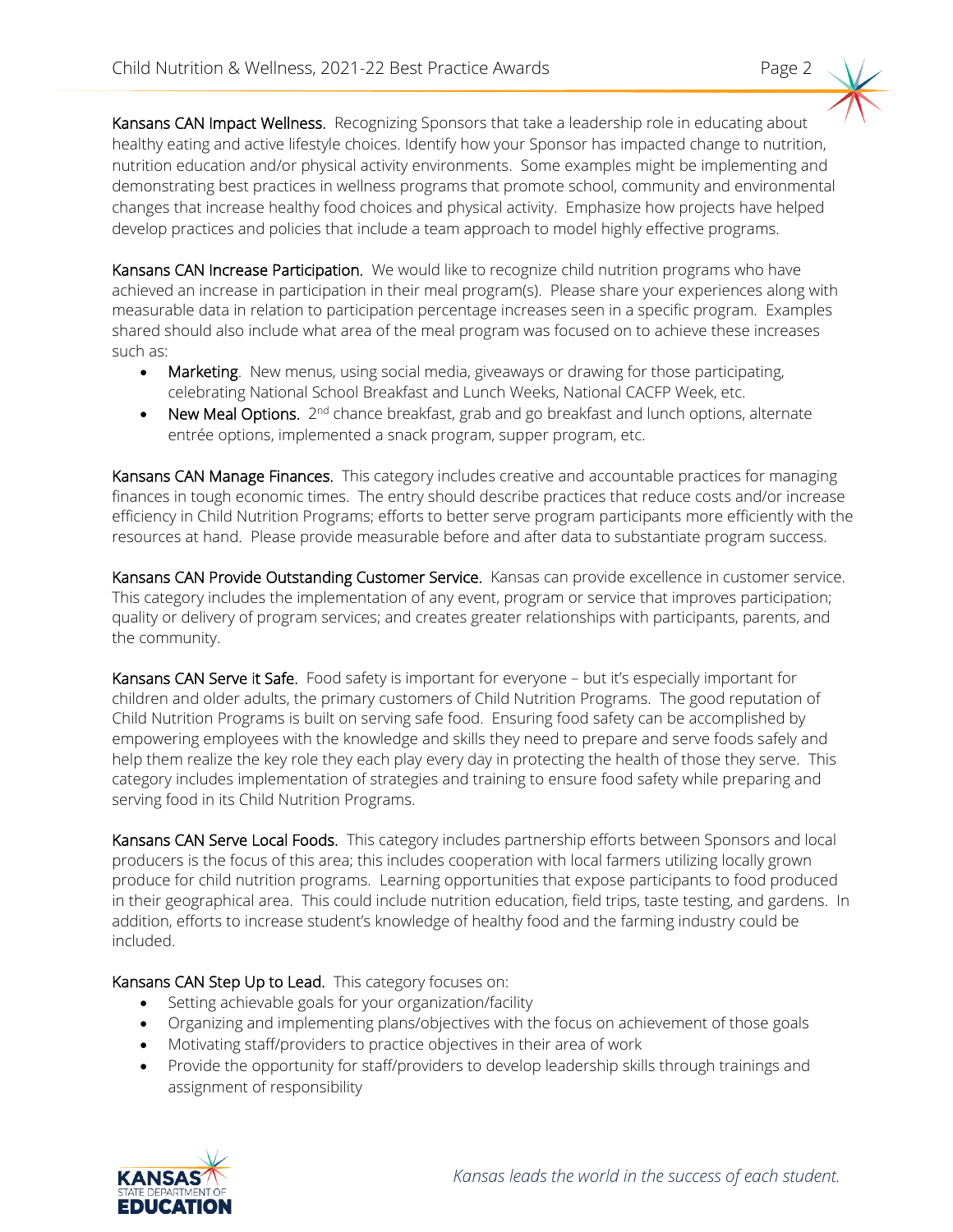## NOMINATION ENTRY FORM

| Contact Person                                                                                                |
|---------------------------------------------------------------------------------------------------------------|
|                                                                                                               |
| Award Category [1986] Award Category [1986] Award Category [1986] Award Category [1986] Award Category [1986] |
| Description of Practice (not to exceed 300 words; attach additional sheets if necessary)                      |

Relevant History (not to exceed 200 words; attach additional sheets if necessary)

 Documented Date of Practice Impact (i.e., dollars saved/generated, percentage of participation increase, etc.; attach additional sheets if necessary)

Time Period of Practice: \_\_\_\_\_\_\_\_\_\_\_\_\_\_\_\_\_\_\_\_\_\_\_\_\_\_\_\_\_\_\_

 Videos, posters, coloring books, photos, and/or print articles must be practice specific. Enclose one copy of each with the nomination if applicable.